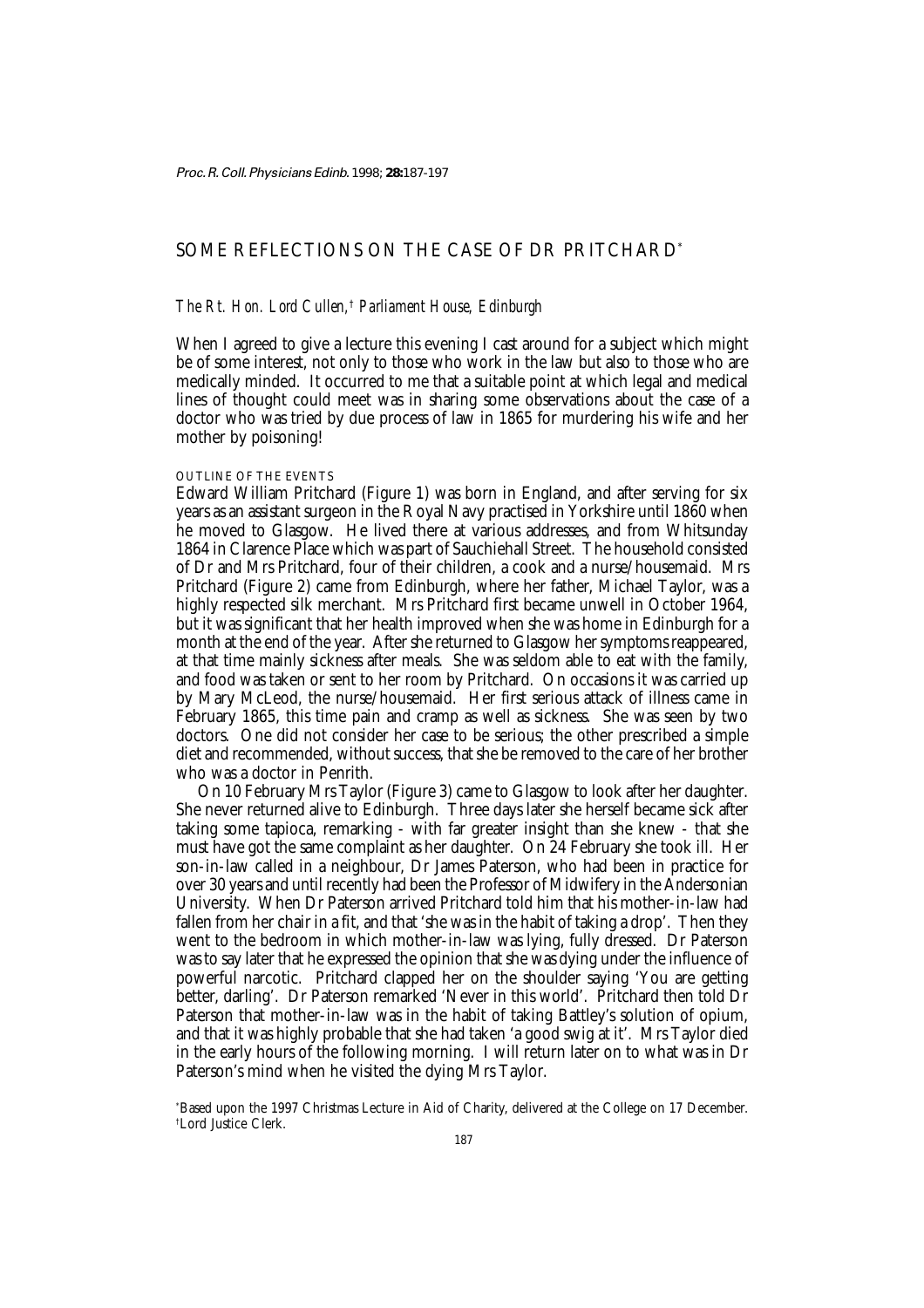#### 188 RT. HON. LORD CULLEN

Thereafter the condition of Mrs Pritchard did not change for the better. Servants noticed the horrible taste of, or the burning sensation produced by, food which was intended for her - cheese on 13 March, egg flip two days later. On 17 March Mrs Pritchard took a severe attack of cramp and became light-headed after Pritchard was seen to have given her something to drink. Dr Paterson was called in during the evening and found that her condition had taken an alarming change for the worse. After dictating a prescription he left. About 1 am Mrs Pritchard died while the servants were preparing a mustard poultice. Two days later Pritchard certified the cause of her death as gastric fever, its duration two months. That same day he accompanied the body of his wife to Edinburgh with a view to its interment besides that of her mother in the Grange cemetery. At his request the coffin was opened at Mr. Taylor's house and he kissed his dead wife on the lips, exhibiting, we are told, 'a great deal of feeling'. However, as he stepped off the train in Queen Street Station in Glasgow on his return from Edinburgh he was arrested. This followed the receipt by the Procurator Fiscal of an anonymous letter pointing to the suspicious circumstances in which mother and daughter had died.

#### THE TRIAL AND WHAT FOLLOWED

Pritchard's trial opened on 3 July and was finished in four days. The trial was held in the courtroom of the High Court in Edinburgh. The presiding judge was Lord Justice-Clerk Inglis who, eight years before, had successfully defended Madeleine Smith in that courtroom on the charge of poisoning her lover.

Much of the procedure of the trial is quite familiar when compared with what happens today. Evidence was taken from witnesses by examination, cross-examination and re-examination. At the end of the evidence there were closing speeches by counsel. There were, of course, no opening speeches because that has never been the Scottish practice. Before the jury retired to consider their verdicts they received a charge from the presiding judge with his directions as to the law which they were to apply and his guidance in regard to the issues which lay before them.

On the other hand, there were some significant differences from today's trials. The indictment was elaborate. It began with reciting the heinous nature of murder. It went on to set out in some detail the steps which Pritchard had 'wickedly and feloniously' taken to cause the death of the two women. It ended with a statement that on conviction Pritchard ought to be punished with the pains of law 'to deter others from committing the like crimes in all time coming'. Since 1887 it has been sufficient to set out charges in a simplified and shorter form.

The Lord Justice Clerk was accompanied on the bench by Lord Ardmillan and Lord Jerviswoode. They were there to assist him with advice. This was once common practice but today it is not done unless a point of difficulty requiring such assistance crops up - and the assistance comes to an end when the point has been dealt with. The old practice would put an intolerable strain on resources today!

Next it should be noted that the jury was all male. It was still some years before the sexes had been treated on an equal basis for jury service and other purposes.

The accused could not himself give evidence, but he could found on his judicial declarations, in this case two made before the Sheriff of Lanarkshire. These were read out immediately before the end of the evidence for the Crown. In them he affirmed his innocence, and stated that it was his opinion that his wife's last illness was gastric fever and that her mother had died of paralysis and apoplexy. It was not until 1898 that it became competent for an accused to give evidence on his own behalf.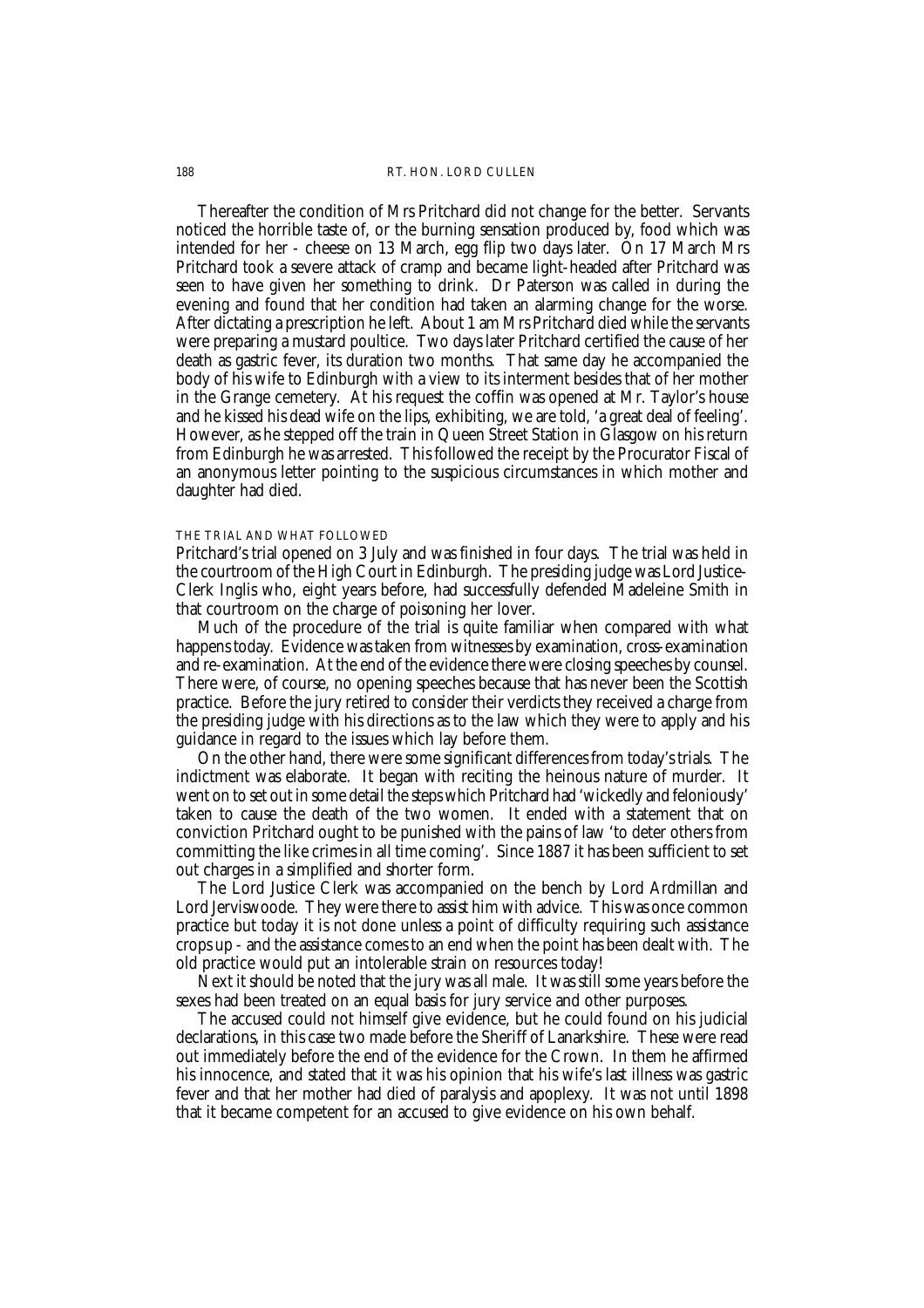The hours of sitting were more exacting than at present. So on the first three days the court rose at times ranging between quarter to six and half past six in the evening. Some 36 years before, the trial of Burke ended in the early hours of Christmas Day 1828.

Going beyond the trial itself there are a number of features which might strike us as odd. It is not unusual today for press coverage to be intense, but in those days every step of the investigation was reported with a frankness which is astonishing. Thus the press published the results of the post-mortem and analyses, with comments on the characters and personal appearance of those who were understood to be the significant witnesses. There were also ingenious theories as to how the crimes were committed and what the nature of the defence was going to be. In due course Pritchard was to become known as 'the human crocodile' because he wept false tears over those whom he had poisoned.

Pritchard was hanged for his crimes on 28 July, three weeks after his conviction. It was the last public hanging in Glasgow, if not in Scotland, and attracted tens of thousands of onlookers. The Edinburgh Evening Courant the following day gave a detailed account of the preparations for the execution outside the South Jail, including how Pritchard spent his last few hours of life, leaving for his spiritual advisers a series of scriptural texts, very neatly written on strips of paper. For his last moments in life he wore his best coat and trousers, and his patent leather boots. At 8.10 pm he was 'launched into eternity' on the gallows erected over the pavement in front of the building. (His body was not cut down for over half an hour after that). Some members of the Phrenological Society of Edinburgh had come to take a cast of his head. From their examination they concluded that the desire to please was his ruling passion, and that he exhibited low cunning and well developed self-esteem. Pritchard was plainly very fond of his own appearance. He used to hand out photographs of himself, even on the journey to Queen Street Station which ended in his arrest!

#### THE QUESTION OF MOTIVE

What were the issues at the trial? As regards Mrs Pritchard, it was not in dispute that she had died from chronic poisoning by antimony. Her body was impregnated with it: ten grams were recovered from her liver and intestines. The Crown case was that Pritchard had the means, the opportunity and the skill. He had made considerable purchases of antimony and other poisons, more than were required by an ordinary physician. He had also indulged in gratuitous falsehoods. The defence maintained that it was too improbable that Pritchard would have wanted to poison his wife, having regard to his position, his education and his affection for her. It was no use suggesting that she had been poisoned by one of the cooks, because the poisoning began before one of them came, and continued after the other one had left the household. Hence the defence introduced the suggestion that the guilt lay with Mary McLeod (Figure 4), who had been the nurse/housemaid since Whitsunday 1863, of whom I will have more to say in a moment.

As regards Mrs Taylor there was a dispute as to the cause of her death. The Crown said that her death was due to the combined effect of antimony, aconite and opium (the last being due to her taking Battley's solution). Antimony and aconite were found in the last bottle of Battley's which she used. The defence - who did not offer any medical evidence - suggested that she had died of opium alone.

One curious feature of the Crown case was its weakness in regard to the matter of motive. Now in this context by motive I mean ulterior motive, where an accused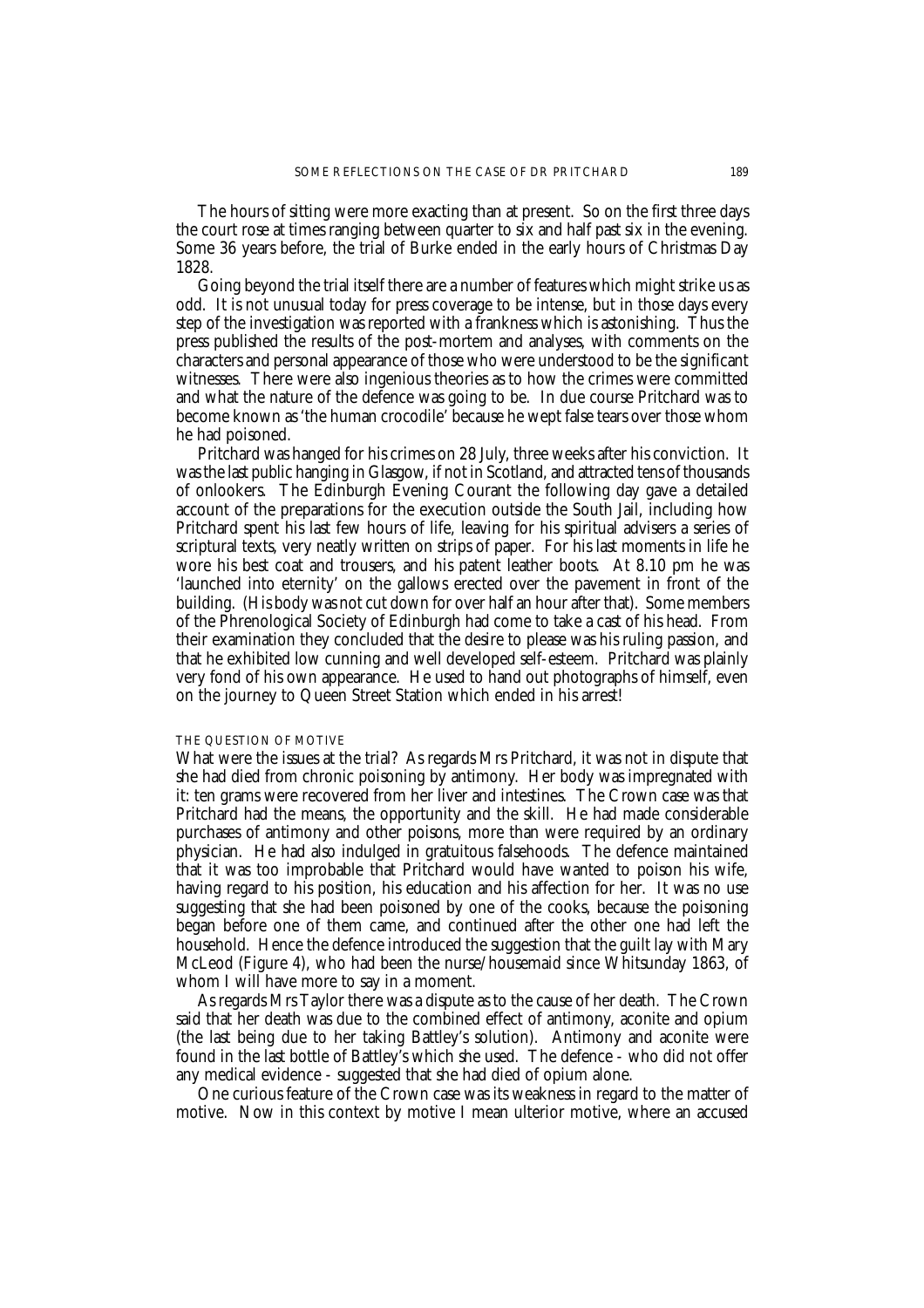#### 190 RT. HON. LORD CULLEN

commits a crime in order to obtain some advantage or avoid some disadvantage for himself or someone else. The Crown does not have to show that an accused had a motive, but evidence of an apparent motive can strengthen the cogency of evidence pointing to guilt. However, it is important not to attach too much weight to possible motives. As is observed in one of the leading textbooks on the law of evidence, 'almost every child has something to gain by the death of his parents, but rarely on the death of a parent is parricide even suspected'. (*Best,* Principles of the Law of Evidence 12th edition page 384.) Conversely, evidence tending to show that it is improbable that a given motive existed can be used to weaken the Crown case. However, the fact that evidence of motive absent or weak does not take the defence a great distance. As Chanell J. in R. v. *Ellwood* (1908) 1 Cr. App. Rep. 181 at page 182 said: 'There is a great difference between absence of proved motive and proved absence of motive'.

In the course of Pritchard's trial two possible motives for murder were suggested by the Crown. The first was his connection with Mary McLeod, the nurse/housemaid. At the time of the trial she was a freckle-faced girl of 16 who had come from Islay. She said in evidence that in 1863 Pritchard gave her a ring and seduced her. In May of the following year she found herself pregnant. 'He said he would put it all right', she said, - a euphemism, no doubt, for an abortion, which she had. Their connection continued thereafter, including the time when Mrs Pritchard was in Edinburgh visiting her parents. She said in evidence that before Mrs Pritchard became ill he spoke to her about marrying her, but did not say when. (Note that at the time of the trial Pritchard was 39 years of age). Pressed to say more, she said that Pritchard had told her that if Mrs Pritchard died before him, he would marry her. In 1865 he had given her a brooch and a locket containing his photograph. After an objection to this evidence had been repelled she said that she and Pritchard had been seen by his wife kissing in a bedroom. She wanted to go away but Mrs Pritchard would not let her, saying that she would speak to Pritchard and that he was a 'nasty, dirty man'. This had been in the summer of 1864.

The defence itself sought to make capital of this evidence which, with some difficulty, the Crown had brought out from this witness. Could it really be supposed that this provided a motive for the murder of the two women? The Lord Justice Clerk warned the jury in his charge not to read too much into this. To say that there was no motive meant that no motive had been discovered: the entire absence of evidence of motive was not a sufficient reason for acquitting.

The second possible motive for murder was financial gain. It was true that Pritchard was short of money. Mrs Taylor's will was to leave him a liferent in two thirds of £2,500 until the children came of age. However, there was no evidence that he knew of the will. In any event he was an idol in her eyes and was probably more valuable to him alive than dead - as a source of future loans.

We will never know what exactly was in Pritchard's mind. William Roughhead, the chronicler of his trial, expressed the view that he thought that Pritchard had tired of his wife and 'found her continued existence incompatible with the free pursuit of a lawless pastime'.

It may be added that in prison Pritchard confessed, not just on one occasion but with three separate confessions, each conflicting with the other. Those of you who are 'end readers' may want to know what he said. In his first confession he said that he had murdered his wife by an overdose of chloroform when Mary McLeod was present and that Mary was aware that the food she took to his wife was poisoned. In his second confession he said that he had given his wife the chloroform at her own earnest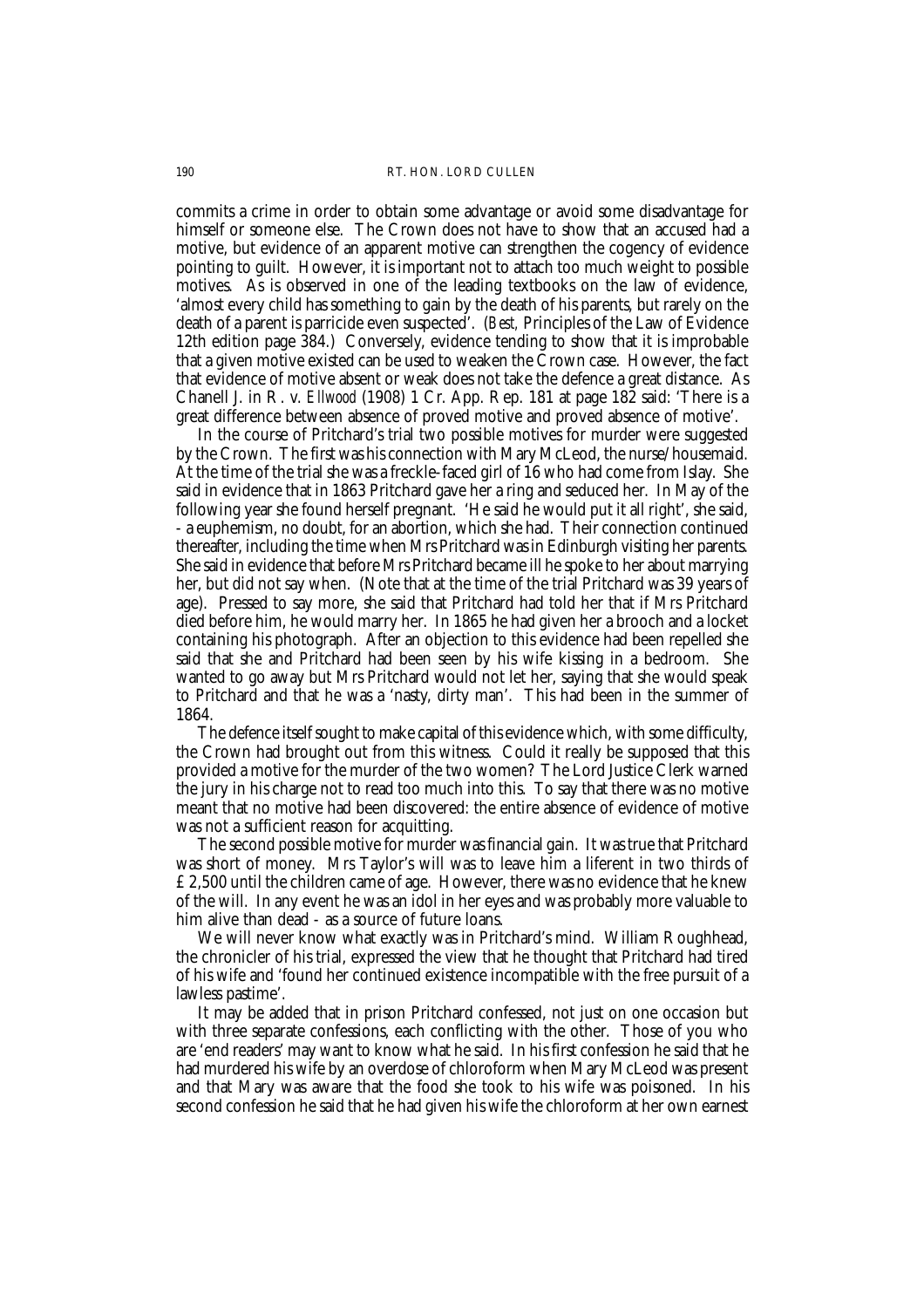request. He believed that his mother-in-law had died through an overdose of Battley's. After her death he had put aconite in the bottle 'in order to prove death by misadventure in case any enquiry should take place'. He added his wife had been aware of his misconduct with Mary 'and rather sought to cover my wickedness and folly'. During the fortnight when Mrs Taylor was nursing her daughter she had caught him with Mary in the consulting room. In the last of his confessions, perhaps as a result of the labours of the ministers who had wrestled with his reluctance to come to terms with the truth, he accepted that he had murdered both women and that Mrs Taylor's death had been caused in the manner set out in the charge against him. He accepted that he alone had poisoned his wife. As to his motive, he could not assign any, beyond a species of 'terrible madness' and the use of 'ardent spirits'.

### DR JAMES PATERSON

It is now time for me to return to Dr Paterson. Here we encounter a case within the case. As you will remember he was called in by Pritchard on 24 February after Mrs Taylor collapsed. He said in evidence he was convinced that she was under the influence of opium and was dying. Lying next to her was Mrs Pritchard in a state of pitiful agitation and distress. She seemed to be exceedingly weak and exhausted; her features sharp and thin with a high, hectic flush; her voice very weak and peculiar as if she was verging on the collapsed state of cholera; her countenance conveying the idea of a semi-imbecile. He said he could not rid his mind of the idea, or rather the conviction, that she was under the depressing influence of antimony. In cross-examination he said that his impression was that she was being poisoned by its long-continued administration. In re-examination he was even more definite: he believed that somebody was administering antimony to her for the purpose of procuring her death. He saw her twice again before her death on 18 March. On 3 March he visited her as a result, he said, of a chance meeting with Pritchard. Her symptoms and his opinion were unchanged. It was more like a friendly call of condolence, because he understood that Pritchard was attending her. However, he left a prescription for champagne, brandy and ice, etc. When he was called in by Pritchard on the 17th he was very much struck by her terribly altered appearance and particularly by her wild expression. He prescribed morphia, ipecacuanha, wine, chlorodyne and cinnamon water.

A number of searching questions were asked of Dr Paterson. Why had he not told Pritchard of his concern? Faced with that question in cross-examination he said: 'It would not have been a very safe matter to do that'. Asked in re-examination to explain that answer he said that this 'would not have been very natural'. Asked whether his suspicions concerned Pritchard, he said that he would rather not answer that question! Why had he not told Mrs Pritchard? His answer:

> Because the treatment I prescribed for her, provided she got nothing else, was quite sufficient, in my opinion, to have very soon brought her round.

Why had he not gone back to see her?

She was not my patient...it is the etiquette of our profession that the consultant has no right to go back to see the patient.

Why had he not told the authorities?

There was another doctor in the house. I did my best by apprising the registrar...by refusing to certify the death.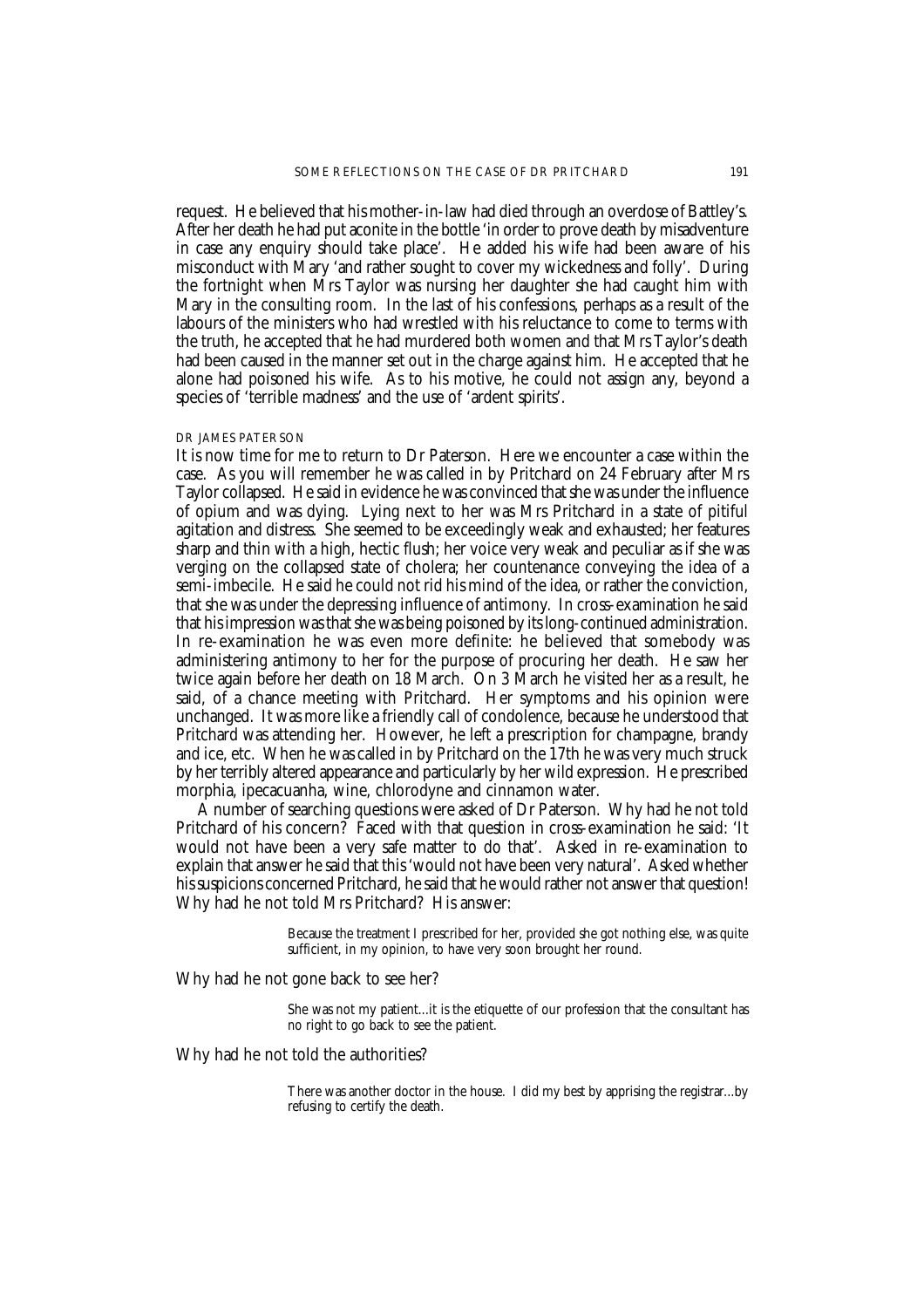

FIGURE 1 Dr Pritchard.



FIGURE 2 Mrs Pritchard.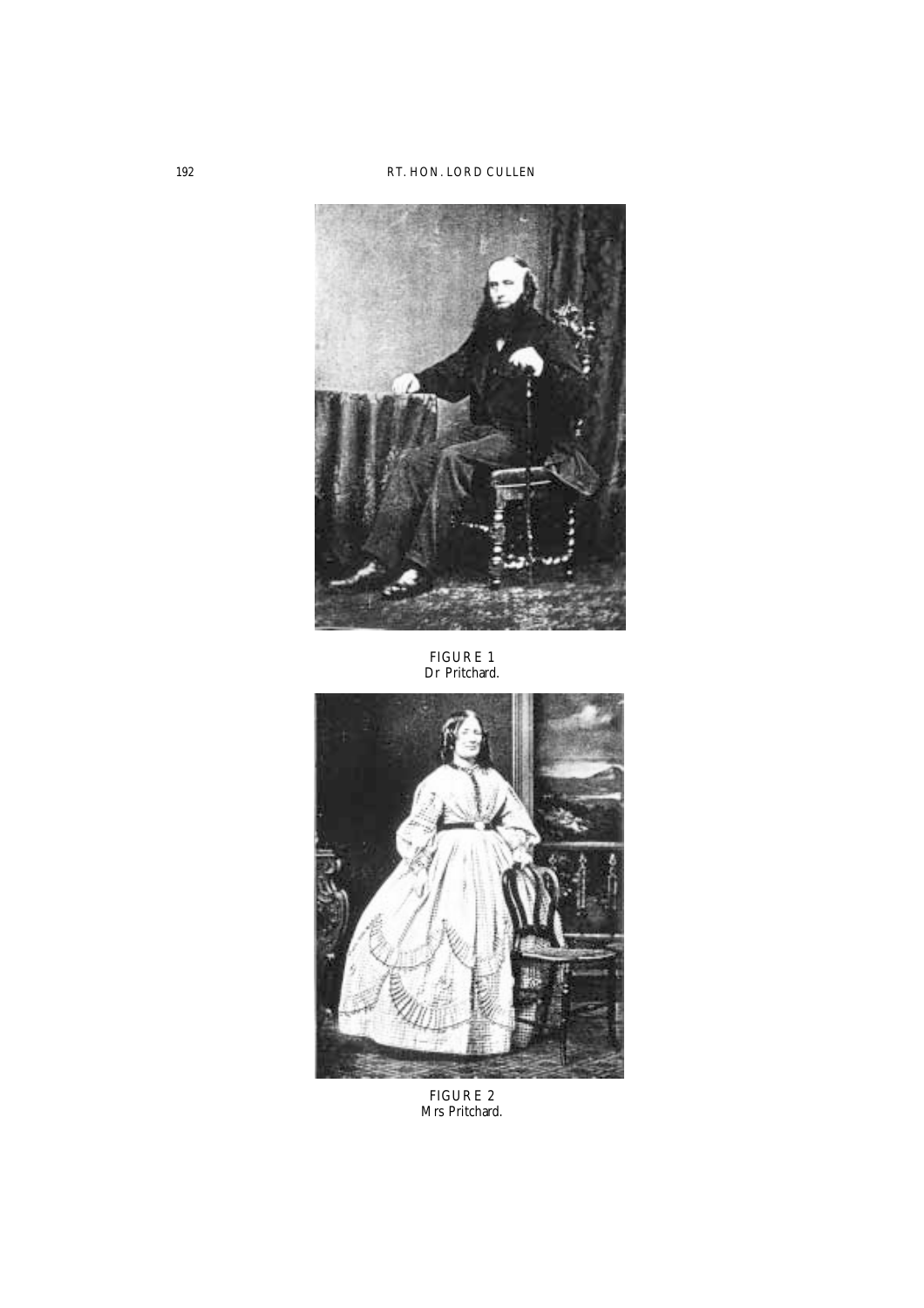

FIGURE 3 Mrs Taylor.



FIGURE 4 Mary McLeod. All photographs reproduced with the permission of the Roughead Collection, held by the W.S. Society. All photographs reproduced with the permission of the Roughead Collection, held by the W.S. Society.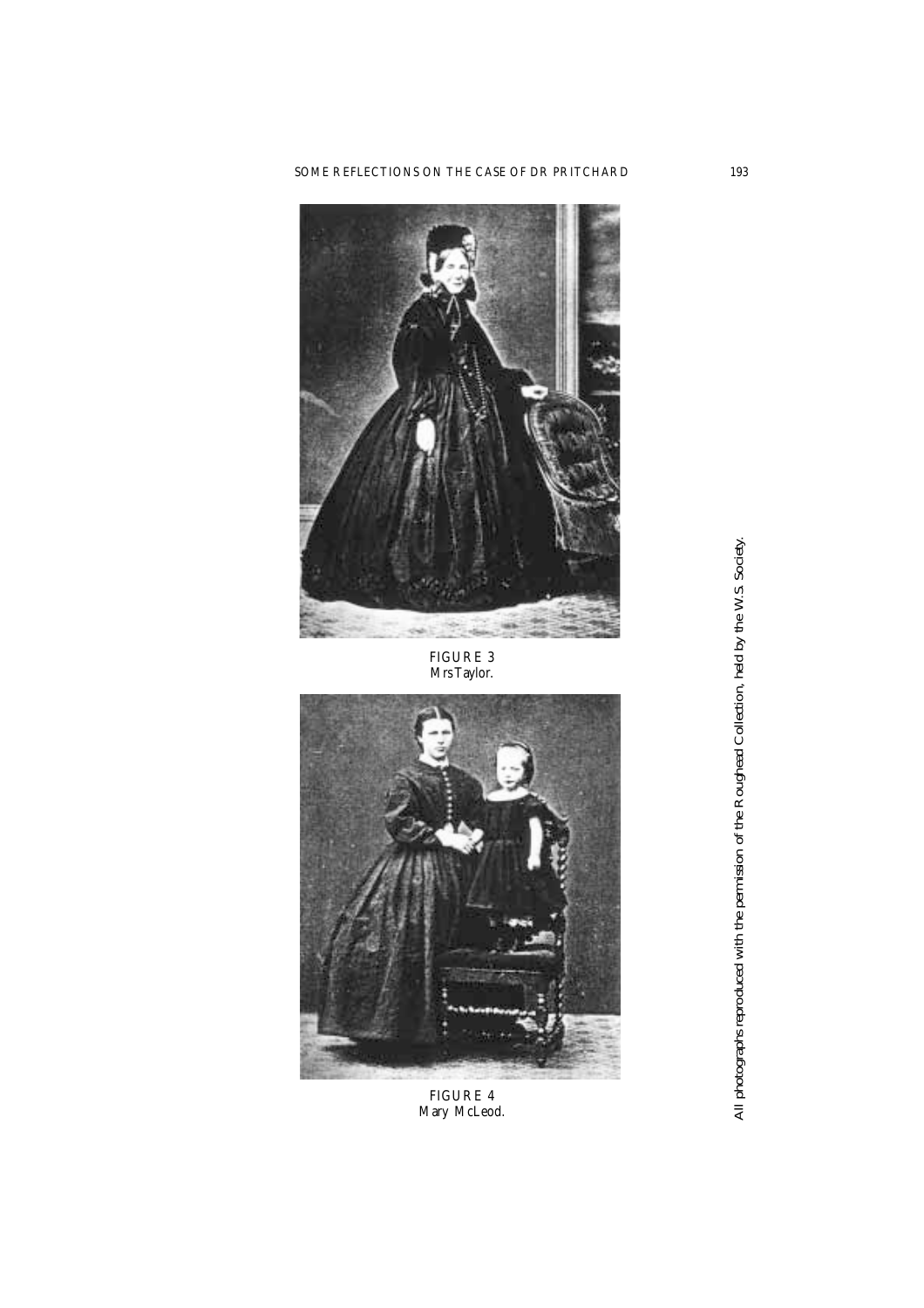#### 194 RT. HON. LORD CULLEN

This last answer referred to the fact that he had been asked to certify the death of Mrs Taylor, first of all by Pritchard who sent Mr Taylor round for this on the same day as she died, and secondly by the registrar who asked him to do so by a letter which he received on 3 March. On the following day he wrote to the registrar refusing to do so.

The evidence of Dr Paterson excited a great deal of comment, both within and outside the trial. Counsel for the accused, the future Lord Rutherfurd Clark, submitted to the jury that his evidence was 'credible only at the expense of his honour'. The Lord Justice Clerk delivered himself of the following scathing comment:

> I care not for professional etiquette or professional rule. There is a rule of life, and a consideration that is far higher than these - and that is, the duty that every rightminded man owes to his neighbour to prevent the destruction of human life in this world, and in that duty I cannot but say that Dr Paterson failed.

Following the trial Dr Paterson felt the need to defend himself in a public way and he wrote to the *Glasgow Herald*. In that letter he expanded on what he said in the witness box. In his letter to the Registrar - which the Registrar had, in his view, culpably destroyed - he wrote this in regard to the death of Mrs Taylor:

> I only saw the person for a few minutes a very short period before her death. She seemed to be under some narcotic, but Dr Pritchard, who was present from the first moment of the illness until death occurred, and which happened in his own house, may certify the cause. The death was certainly sudden, unexpected and to me mysterious.

This letter, he claimed, would have achieved three objects. Firstly to save Mrs Pritchard's life. Secondly to guard his own professional reputation. Thirdly, if possible, to lead to the detection of the poisoner. Why the first and the third objects? Dr Paterson's answer was that his refusal to certify the death implied suspicion of foul play and should have alerted the registrar. A post-mortem on Mrs Taylor would have put a stop to the poisoning of Mrs Pritchard, at least by scaring Pritchard 'and thus arresting him in his diabolical career of slow poisoning of his unsuspecting and confiding wife'. He had written the letter after consulting medical colleagues.

And what about the guarding of his professional reputation? Well, if he had told the authorities, Pritchard could have brought forward no less than three medical friends, all Edinburgh graduates, none of whom suspected that she was being poisoned by antimony. Would the diagnosis of a Glasgow graduate have been believed for one moment when opposed by such a galaxy of professional talent and experience in consultation? The immediate consequence would have been most assuredly an action for heavy and ruinous damages. It was abundantly evident that there was a most decided bias against everything professional connected with Glasgow!

## WHAT SHOULD A DOCTOR DISCLOSE?

The case of Dr Paterson is an old controversy but it has its echoes today. When is a doctor free to divulge information which he has obtained from his patient? I will not presume any expertise in medical ethics, so my observations are those of an outside observer.

In line with the Hippocratic oath the medical profession recognises confidentiality as the cornerstone of good clinical practice: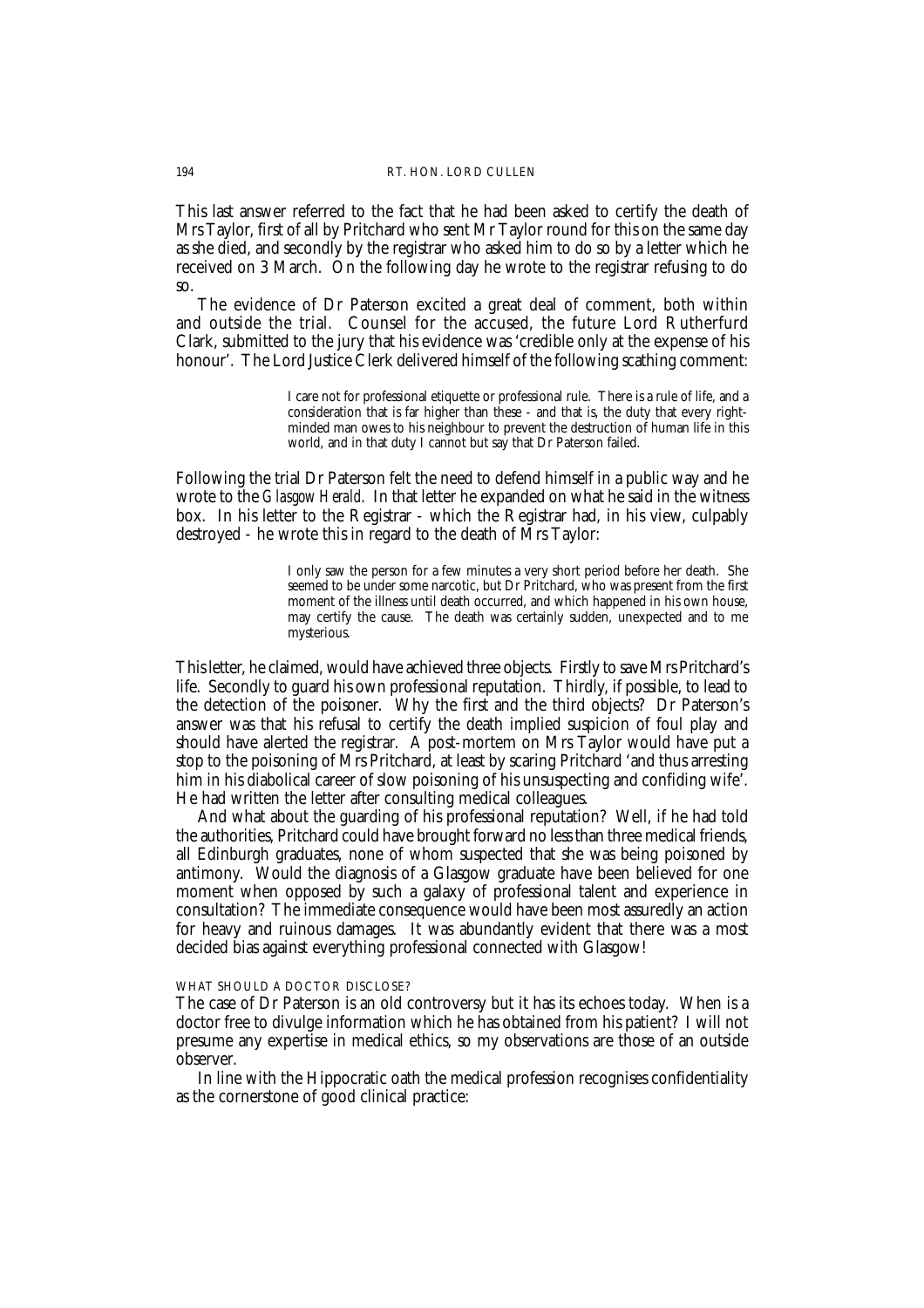...whatever, in connection with my professional practice or not in connection with it, I see or hear in the life of men, which ought not to be spoken abroad, I will not divulge as reckoning that all such should be kept secret.

The law recognises that confidentiality is part of the engagement of a doctor, and so a patient can obtain a court order to prevent disclosure, or damages if he is too late to stop it. In some instances, such as with venereal disease, the law gives statutory support to the duty of preserving confidence.

On the other hand, there are a few cases in which the law requires disclosure, for example in regard to notifiable diseases, drug dependency and in the context of the prevention of terrorism - no doubt for overriding reasons of public safety.

The BMA *Handbook of Medical Ethics* gives five exceptions to the general duty to preserve confidential information. The one which is of present interest is when a doctor 'is under an overriding duty to society'. The GMC's booklet *Confidentiality: Guidance from the General Medical Council* - which appears to have superseded the Blue Book (*Professional Conduct and Discipline: Fitness to Practise*) - enlarges on 'disclosure in the interests of others' as follows:

> Disclosures may be necessary in the public interest where a failure to disclose information may expose the patient, or others, to the risk of death or serious harm. In such circumstances you should disclose information promptly to an appropriate person or authority.

Three examples are given in the booklet. Again, the one of which is of interest is:

#### Where disclosure is necessary for the prevention or detention of a serious crime.

So, for example, a doctor who was suspicious of child abuse would, I understand, be considered to be under an ethical duty to volunteer information to an appropriate authority. But it might be different if the abuse is old and there is no possibility of it continuing against the patient or anyone else and the victim has asked for confidentiality to be respected. There is plainly a distinction between acting to forestall crime or its continuance and acting to enable it to be detected where there is no risk of repetition.

There are very few cases in which a court has had to consider crime prevention as a defence to what otherwise would be a breach of confidentiality. In *W.* v. *Egdell* [1990] Ch 359 a psychiatrist, at the request of a patient's solicitors, examined a violent patient who was hoping to be released from detention. The psychiatrist was so concerned by his findings that he disclosed them to the appropriate authority without the patient's consent. As a result the patient's application for release was turned down. The Court of Appeal dismissed his claim against the psychiatrist. In their view, whether it was proper for a doctor to disclose depended upon a balancing of the public interest in maintaining confidence against the public interest in protection against dangerous persons. Incidentally this depended, not on what the doctor thought were the decisive factors, but on the view which the court took. In that case it was emphasised that the risk had to be real rather than fanciful and had to imperil the physical safety of members of the public. Furthermore the disclosure should only be to persons to whom it was necessary.

In this discussion I am concentrating on situations in which the suspicion of serious crime may make it proper for a doctor to disclose to an appropriate authority. But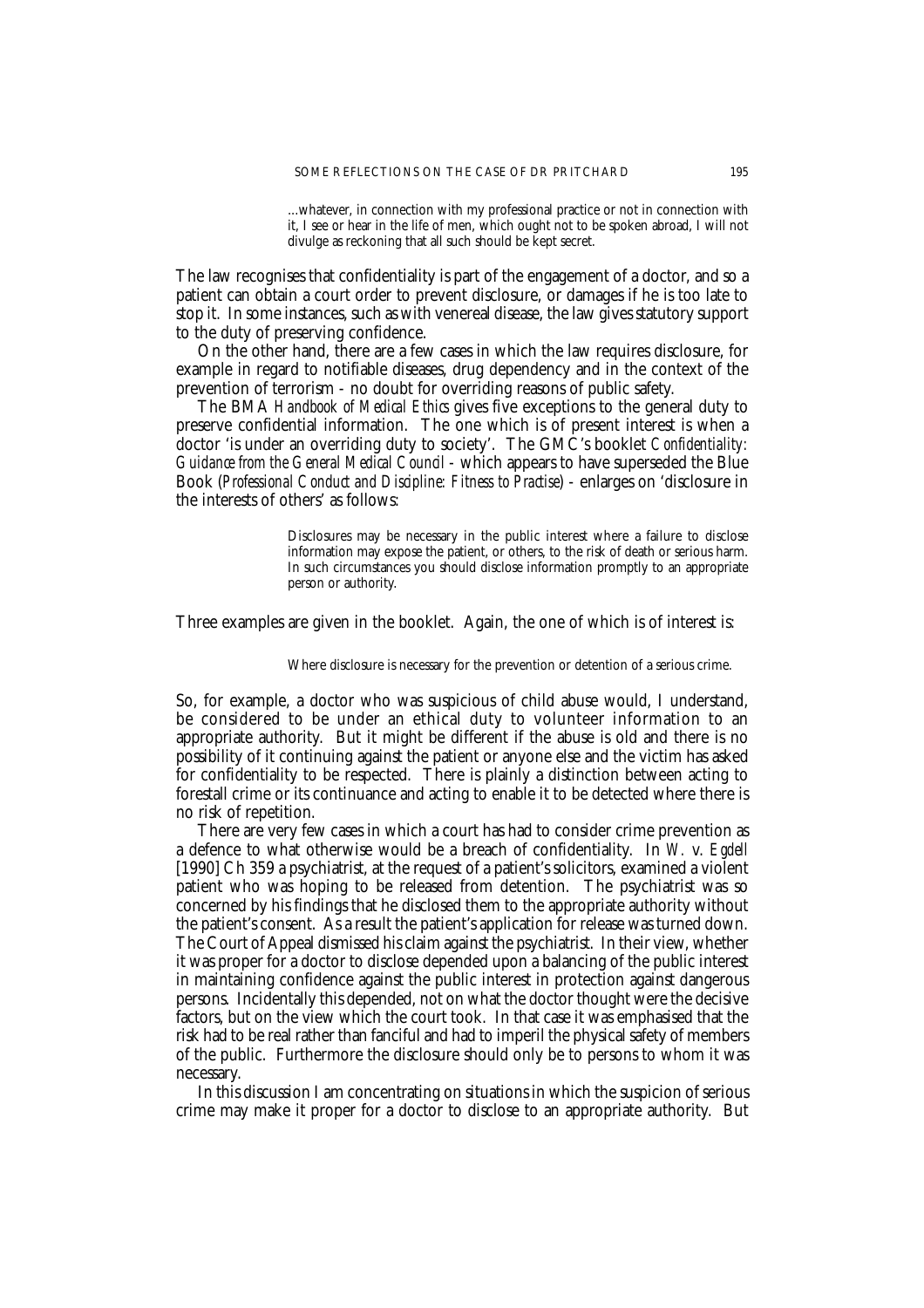analogous questions may arise where there is no question of serious crime but there is a plain risk to the safety of the public. The GMC guidance in *Confidentiality* gives as examples the patient who insists on driving despite the fact that he has received medical advice that he is unfit to do so; and the medical colleague who is also a patient and who is putting patients at risk because of illness or some medical condition. The importance of ensuring that disclosure is only to a responsible authority is highlighted by the decision in *Duncan* v. *Medical Practitioners' Disciplinary Committee* [1986] 1 NZLR 513 in which a doctor was found guilty of professional misconduct where, in an attempt to have a bus driver's licence withdrawn, he warned his passengers of the supposed danger.

In this lecture I am not attempting to go into difficult questions which can arise when it is said that a doctor may in certain circumstances disclose patient information not to a responsible authority but to some specific individual. One example is the question of the propriety of a doctor disclosing to a spouse or partner the risk arising from the patient's illness, such as AIDS. Another thorny point is - when parents should be told that their teenage daughter is 'on the pill' - *Gillick* v. *West Norfolk and Wisbech Area Health Authority and the DHSS* [1986] AC 112.

So far I have been thinking of occasions when the doctor may be released from the otherwise strict obligation to respect confidentiality. Could a doctor be held responsible if he did **not** disclose to others?

It is, I suppose, natural that attention turns in the first place to the American case of *Tarasoff* v. *Regents of University of California* (1976) 131 Cal. Rptr. 14. In that case a psychiatrist was held liable in damages for failing to warn Tatiana Tarasoff, a former girlfriend of one of his patients, that he knew that her life was in danger from the patient, who later murdered her. It was held that he had a duty to take reasonable care for her protection. That duty, in the words of the court, 'may call for him to warn the intended victim or others likely to apprise the victim of the danger, to notify the police or take whatever other steps are reasonably necessary under the circumstances...The protective privilege ends where the public peril begins'. The decision in *Tarasoff* gave rise to widespread debate in the United States and elsewhere. Some courts imposed a duty to warn whenever it was foreseeable that persons would be endangered. Others required that not only a victim was foreseeable, but that a particular victim be readily identifiable (e.g. *Gammill* v. *US* (1984) 727 F 2d 950). Also in the latter category was a case in Pennsylvania in which it was held that a doctor who allowed a diabetic to drive was not liable for road traffic injuries sustained by a person could not be notified of the driver's condition. In some jurisdictions of the United States the courts refused to apply *Tarasoff* at all.

So far there is no decision in the United Kingdom which tackles such a claim against a doctor, and it may be thought that the claim would be unlikely to succeed except in the most special of cases. In this country it would be difficult to construct a duty towards someone to whom a doctor otherwise owed no professional or other responsibility. This is simply one example of a general point that, in the absence of a special relationship, no one is under a positive duty to render assistance to someone else. Thus, as Lord Diplock observed in *Home Office* v. *Dorset Yacht Co.* [1970] AC 1004 at page 1060, the very parable of the Good Samaritan 'illustrates, in the conduct of the priest and the Levite who passed by on the other side, an omission which was likely to have as its reasonable and probable consequence damage to the health of the victim of the thieves, but for which the priest and Levite would have incurred no civil liability in English law'. And, by way of an example in a very different context, in *Hill*